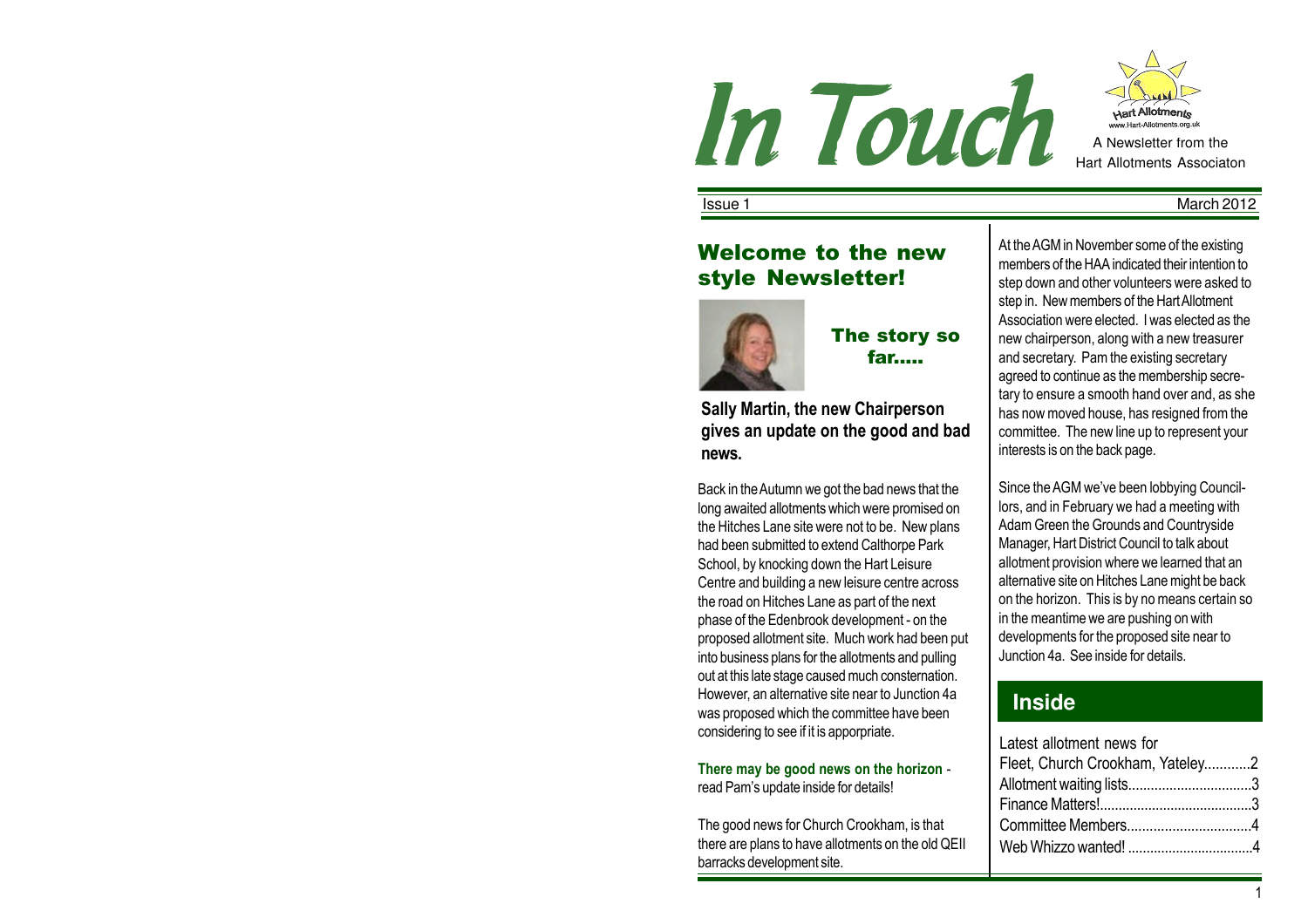### Possible site near Junction 4a

There is a possible site near Junction 4A of the motorway which belongs to Hart District Council. They are willing to lease us this site and are also prepared to help turn the area into allotments. A project plan is underway, and the site has advantages, it is a good size and the soil looks good, but there are also issues with it, notably security and its relative isolation. In a visit by the committee in December we were disappointed to find an area of the centre covered by standing water, so drainage would be necessary if we were to go ahead.

#### Possible Hitches Lane site

After a meeting with the Project Manager for this site, he has come back with new information that a site may (and the operative word is 'may') become available in the Hitches Lane area. It appears that Berkeley Homes are due to put in a new application for houses in July and there is a push from the Council for the agreement to include the provision of allotments. This means that by August we should know if a site on Hitches Lane will be available again. However, the planning application is only in the early stages.

There would be definite advantages to the Hitches Lane site if we can get it – accessibility, less isolation, more security and probably lower set up costs.

It seems likely that only one of these switch – please let us know.<br> **It seems likely that only one of these** switch – please let us know.<br> **It seems likely that only one of these** switch – please let us know. **your input regarding which location you would prefer.**

# Fleet Church Crookham

Allotments are definitely included in the QEB development, and plans for their implementation are being put into action by the Parish Council. But when they will become available is still unclear and up to the developer. The Parish Council intend to use the old Hart District Council waiting list to offer these allotments to people, but it will only be to people within the Parish boundary. To find out more about these allotments, please contact the Church Crookham Parish Council.

## Yateley

There are allotments in the proposed new Clarks Farm Development, Reading Road Yateley. We do not know how many there will be yet, and the planning application is yet to be finally approved, but it looks likely to go ahead. The allotments will be run by Yateley Town Council and their waiting list was part of the old Hart District Council list. If any of you want to ensure you are on their list, contact Yateley Town Council directly to check.

Many of you who have expressed an interest in the Junction 4A site may now consider whether you would prefer to have an allotment on this new Yateley site, if it goes ahead. If you have put your name down for a Junction 4A site and plan to switch – please let us know.

Update by Pam Forey.



# Waiting Lists

## Pam, the retiring Membership Secretary talks about the Waiting Lists

Hart council have handed over the responsibility of the waiting list to HAA. The Council have advised that they will not be taking any new names on to the list, but will be referring them to the HAA.

We haven't been in touch with you recently because we were not clear as to whether the HAA had a mandate to contact members on the list. The position has now been clarified (in relation to data protection etc.) and we are now contacting all those on the list to establish continued interest in the sites.

### What we need from you

Do you still want an allotment? We need guidance from our Fleet members – do we plan for Junction 4A or push for Hitches Lane? I know some of you have already said you are interested in Junction 4A. Does this new information change anything? Do our Yateley members feel they will lose out if we go for Hitches Lane? Please let us know your views, we can only make decisions on how to proceed if we have information from you.

Please be advised that if we do not hear back from you, we will assume that you do not wish to remain on the waiting list.



# Finance Matters!

## Dave the new Treasurer talks about Finances

Although there is still uncertainty as to the allotment site for the Fleet area, the Council have previously said that they will help with some of the set up costs. We are told that as land in this area is at a great premium, these days the Hart Council cannot afford to subsidise the sites in the future.

Some of you may be thinking that the price of an allotment would be approx £10 - £20 per annum in line with others that we may have heard of locally and nationally. However, with new allotments we are told that the price will need to be substantially higher. The final figure will be dependant upon the needs for the actual site (water, fencing etc.) and what we can get in grants. We'd be interested to hear your views as to whether the price will influence your decision as to whether you wish to continue to be on the list and what you would be prepared to pay. We'd also like to know what size of allotment you would like. Please complete the questionnaire.

## HAA Finances

Sending updates through the post costs HAA money. Would you be prepared to pay